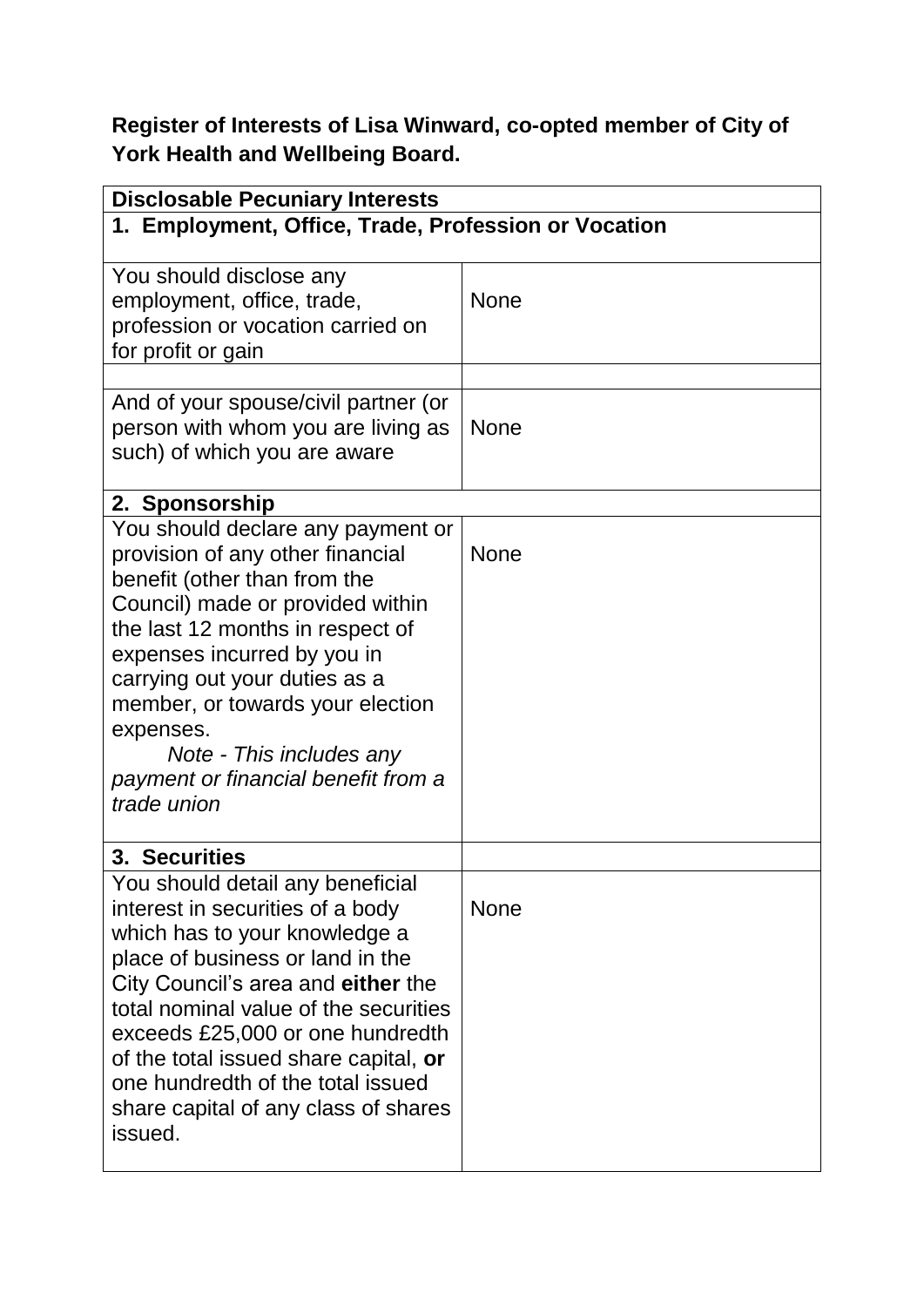| "Securities" does not include<br>building society accounts but<br>includes securities of all other<br>descriptions such as shares,<br>debentures, stock, loan stock and<br>units of a collective investment<br>scheme                                                                                                                                    |                                                                                                                            |
|----------------------------------------------------------------------------------------------------------------------------------------------------------------------------------------------------------------------------------------------------------------------------------------------------------------------------------------------------------|----------------------------------------------------------------------------------------------------------------------------|
|                                                                                                                                                                                                                                                                                                                                                          |                                                                                                                            |
| And of your spouse/civil partner (or<br>person with whom you are living as<br>such) of which you are aware                                                                                                                                                                                                                                               | <b>None</b>                                                                                                                |
| 4. Contracts                                                                                                                                                                                                                                                                                                                                             |                                                                                                                            |
| You should detail any current<br>undischarged contract made<br>between you, or a body in which<br>you have a beneficial interest, and<br>the Council under which goods or<br>services are to be provided or<br>works are to be executed<br>You have a beneficial interest in a<br>body which is a firm in which you<br>are a partner or a body corporate | <b>None</b>                                                                                                                |
| of which you are a director, or in<br>the securities of which you have a<br>beneficial interest                                                                                                                                                                                                                                                          |                                                                                                                            |
|                                                                                                                                                                                                                                                                                                                                                          |                                                                                                                            |
| And of your spouse/civil partner (or<br>person with whom you are living as<br>such) of which you are aware                                                                                                                                                                                                                                               | <b>None</b>                                                                                                                |
| 5. Land, Licences and Corporate Tenancies                                                                                                                                                                                                                                                                                                                |                                                                                                                            |
| Land<br>You should detail any beneficial<br>interest in land within the Council<br>area (including any easement, or<br>right in or over land which does not<br>carry the right to occupy or receive<br>income).                                                                                                                                          | Yes.<br>Owner/occupier of an address in<br>the City of York Council Area:<br>22 St Oswalds Court<br><b>Fulford</b><br>York |